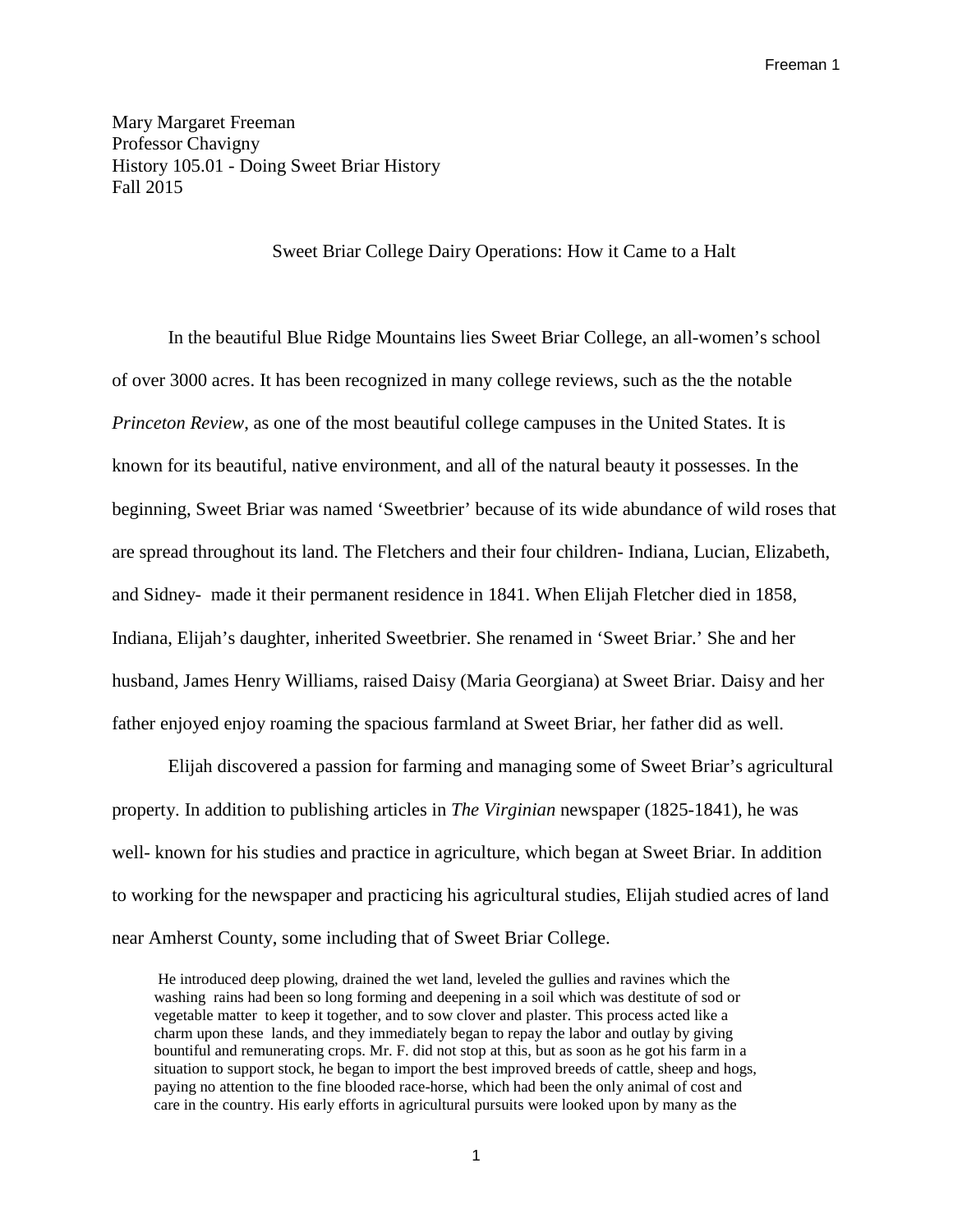visionary theory of a book farmer, but the practical results were so striking that all who saw were convinced, and one after another of his neighbors began to follow his example, and a general spirit of improvement was infused which has produced favorable changes in this part of the country.  $\frac{1}{1}$  $\frac{1}{1}$  $\frac{1}{1}$ John Livingston, Portraits of Eminent Americans Now Living: With Biographical and Historical Memoirs of Their Lives and Actions, vol. 3 (New York and London, 1853-1854), p. 17.

Elijah Fletcher's farming and agricultural experience at Sweet Briar set the foundation for the beginning of Sweet Briar College's future student body. At the time of its opening (1901- 1903), the College's first Board of Directors emphasized on the its abundance of land and natural resources, as well as highlighting its beautiful Georgian- style inspired buildings and architecture.

In 1908, Ross Martindale became the College's farm manager. He was succeeded by W. C. Blackwell and J.E. Dinwiddie, the managers who managed the land before the school's opening. He supervised the farm, dairy, orchards, timber and crop lands, and livestock, and even oversaw the equestrian program.

Jan Ype Osinga, a Dutch native, emigrated by ship with his wife Douwina Anna Bouma to Hoboken, New Jersey in 1952. He was a graduate of Rykslandbouw Agricultural College, and attended the agricultural exchange program at Purdue University. He also served three years in the Dutch Army in Indonesia. After living in New Jersey, Osinga and his wife moved to Amherst County where he was accepted for the herdsman job at the Sweet Briar Dairy. Upon his arrival, Osinga took one look at the cows and it instantly reminded him of home. He was welcomed by black and white cows, a friendly, welcoming community, and scenic mountains and farmland. Osinga did not waste any time when he arrived. Within just one year of working the dairy, he fully updated the processing plant that supplied the fresh milk to the dining hall by adding newer,

<span id="page-1-1"></span><span id="page-1-0"></span> <sup>1</sup> John Livingston, *Portraits of Eminent Americans Now Living: With Biographical and Historical Memoirs of Their Lives and Actions*, vol. 3 (New York and London, 1853- 1854).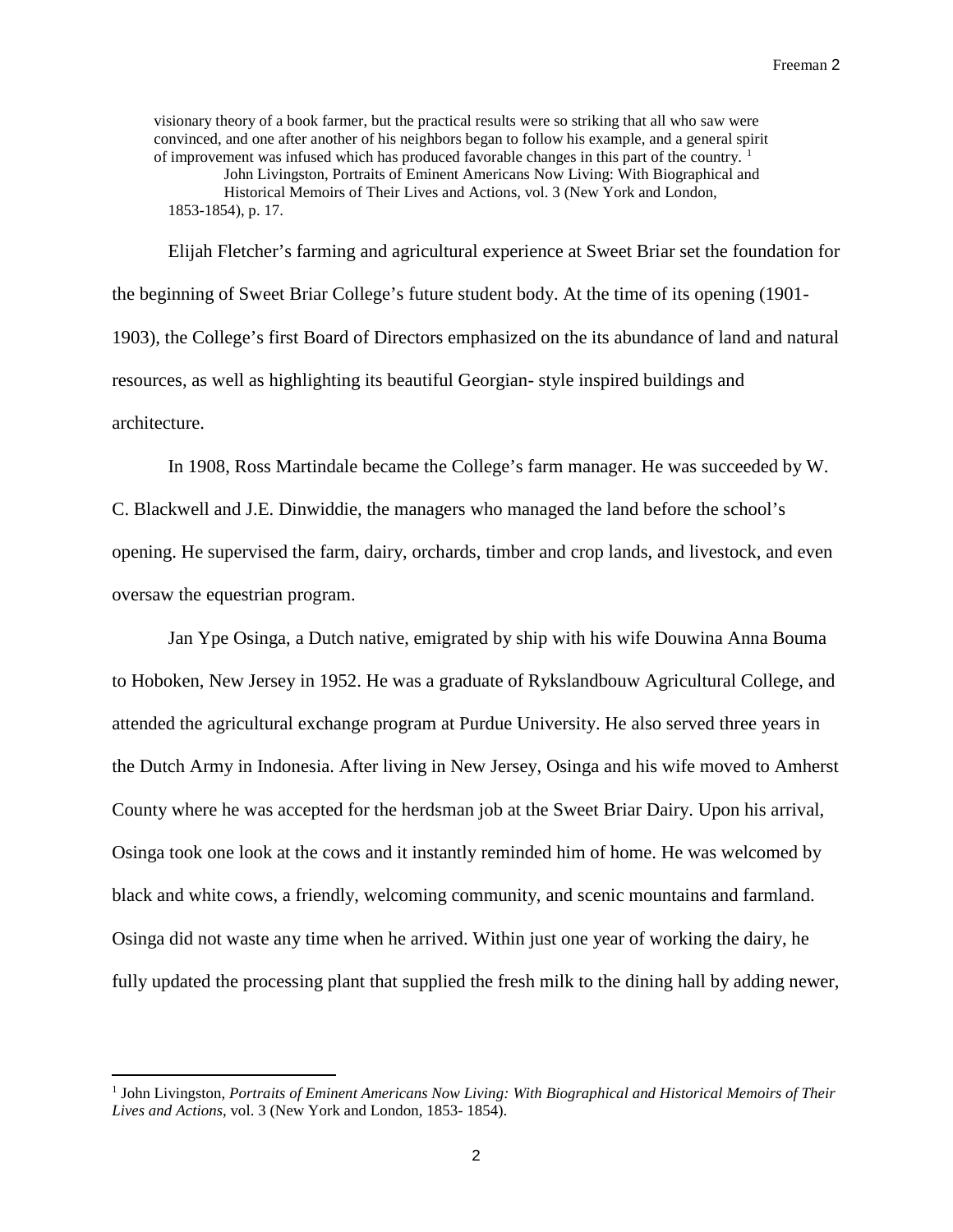<span id="page-2-1"></span><sup>[2](#page-1-1)</sup>more modernized equipment to it. He also replaced the cream lined milk served in pitchers with homogenized milk that was served in milk dispensers, and added new products such as cream.

During the 1950s, Sweet Briar was one of the only liberal arts, private college in the country operating a fresh dairy on its campus. Peter V. Daniel, the vice president and treasurer of the College during the time, stated, 'the dairy made great use of the land and was quite profitable for the college (Vol. 102. No. 58).' He also stated that Sweet Briar's dairy would not be successful if it were not for Jan Osinga operating it:

The whole secret to doing anything is getting a qualified person to do the operation. In my book, Jan Osinga is the best dairy manager east of the Mississippi, and he has got a reputation that way. Since Jan has operated it, the dairy has never lost any money.<sup>[3](#page-2-0)</sup> From the internet newspaper article, "Sweet Briar Still has a Dairy." Writer of Article Unknown. Vol. 102. No. 58. The Free- Lance Star, Fredericksburg, VA. March 1986.

In addition to operating the dairy, and keeping up with over 160 cows within the herd,

Osinga supervised five full- time employees. Each year, the dairy produced over 2.5 million

gallons of milk, most of which was distributed by the Maryland- Virginia Milk Producers

Association. Only ten percent of the milk produced was consumed at Sweet Briar.

The farm, on about 700 acres of the College's land, is considered by the College as an unrelated business enterprise, which means it is subject to all income, personal property and real estate taxes. It has an operating budget of about \$350,000 per year. From the internet newspaper article, "Sweet Briar Still has a Dairy." Writer of Article Unknown. Vol. 102. No. 58.The Free- Lance Star Newspaper, Fredicksburg, VA. March 1986. [4](#page-2-1)

Osinga and his wife, inspired by their trip to Holland, began investigating establishment

of a yogurt operation at Sweet Briar in 1960. The area they used to begin this operation was

 $\overline{a}$ 

<span id="page-2-0"></span><sup>3</sup> "Sweet Briar Still has a Dairy." Vol. 102. No. 58. The Free- Lance Star Newspaper, Fredericksburg, VA. 10 Mar. 1986.

<sup>3</sup> "Sweet Briar Still has a Dairy." Vol. 102. No. 58. The Free- Lance Star Newspaper, Fredericksburg, VA. 10 Mar. 1986.

<sup>4</sup> "Sweet Briar Still has a Dairy." Vol. 102. No. 58. The Free- Lance Star Newspaper, Fredericksburg, VA. 10 Mar. 1986.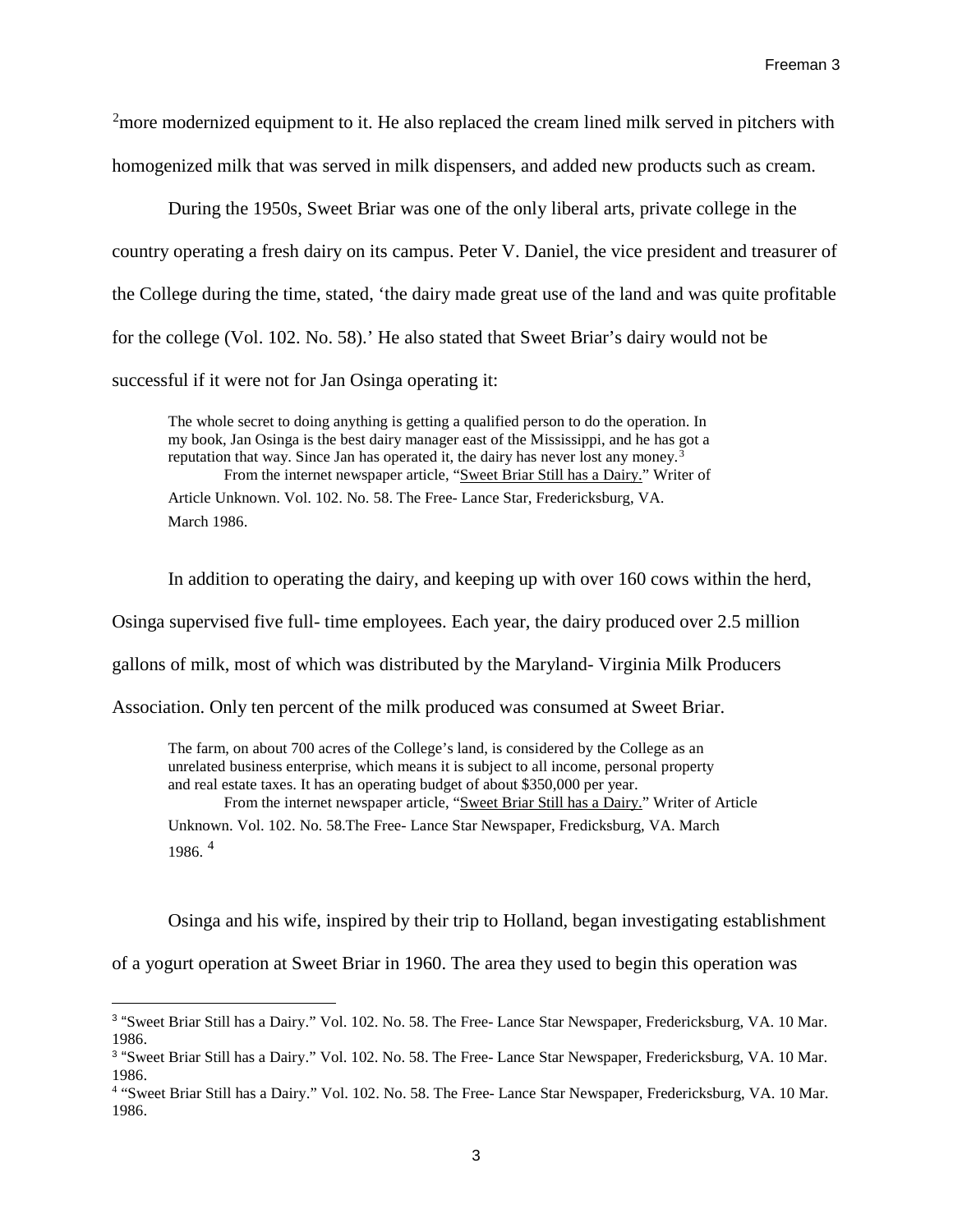leased to Osinga's son, John. It was located near the dairy operation so that it was less difficult to maintain. Virginia, at the time, did not produce yogurt. He thought that this would become popular at Sweet Briar, and implemented this idea on campus. Indeed, the yogurt operation was more than just successful. It supplied yogurt to over 35 area stores, including Amherst County, Lynchburg, and Albemarle County.

The operation, which in 1965 was supplying yogurt to 35 area stores, was scaled down when Osinga was named farm manager that year to just supplying Sweet Briar and a few area health- food stores.[5](#page-3-0)

From the internet newspaper article, "Sweet Briar Still has a Dairy." Writer of Article Unknown. Vol. 102. No. 58.The Free- Lance Star Newspaper, Fredicksburg, VA. March 1986.

Additionally, Osinga decided to extend the farm operations by doubling the number of

cows and improving the dairy facilities. As he explained,

The animals (cows) were important to the revenue for the farm at the beginning, but the more students that attended the college, the animals not only provided for the college but also provided for the students. Not only did they provide food, like dairy products, for the students, they also provided the image and the environment of quintessential Sweet Briar. The students had a connection with the animals. They posed for pictures with cows, included them in their yearbook, 'The Briar Patch,' and of course the riding program has continued to be one of the main aspects of the college and one of the main pulls for students that attend Sweet Briar College.

Hill, Barbara A. Letter to Sweet Briar Community. 26 Apr. 1994. MS. The Sweet Briar Archives (Box 14, Folder 3). Sweet Briar College Cochran Library. Sweet Briar, VA. [6](#page-3-1)

In 1990, the Land Use Committee of Sweet Briar College was contacted by the staff of

the federal Environmental Protection Agency (EPA) concerning dairy operations. EPA staff

examined the streams close to the dairy operation. This lab testing would reveal the potential for

urine, fecal, and other contamination. After an examination of test results, the staff concluded

that there was sufficient evidence of animal contamination in the streams. The Land Use

<span id="page-3-0"></span> <sup>5</sup> "Sweet Briar Still has a Dairy." Vol. 102. No. 58. The Free- Lance Star Newspaper, Fredericksburg, VA. 10 Mar. 1986.

<span id="page-3-1"></span><sup>6</sup> A Letter to Sweet Briar Community. Hill, Barbara A. 26 Apr. 1994. MS. The Sweet Briar Archives (Box 14, Folder 3). Sweet Briar College Cochran Library. Sweet Briar, VA.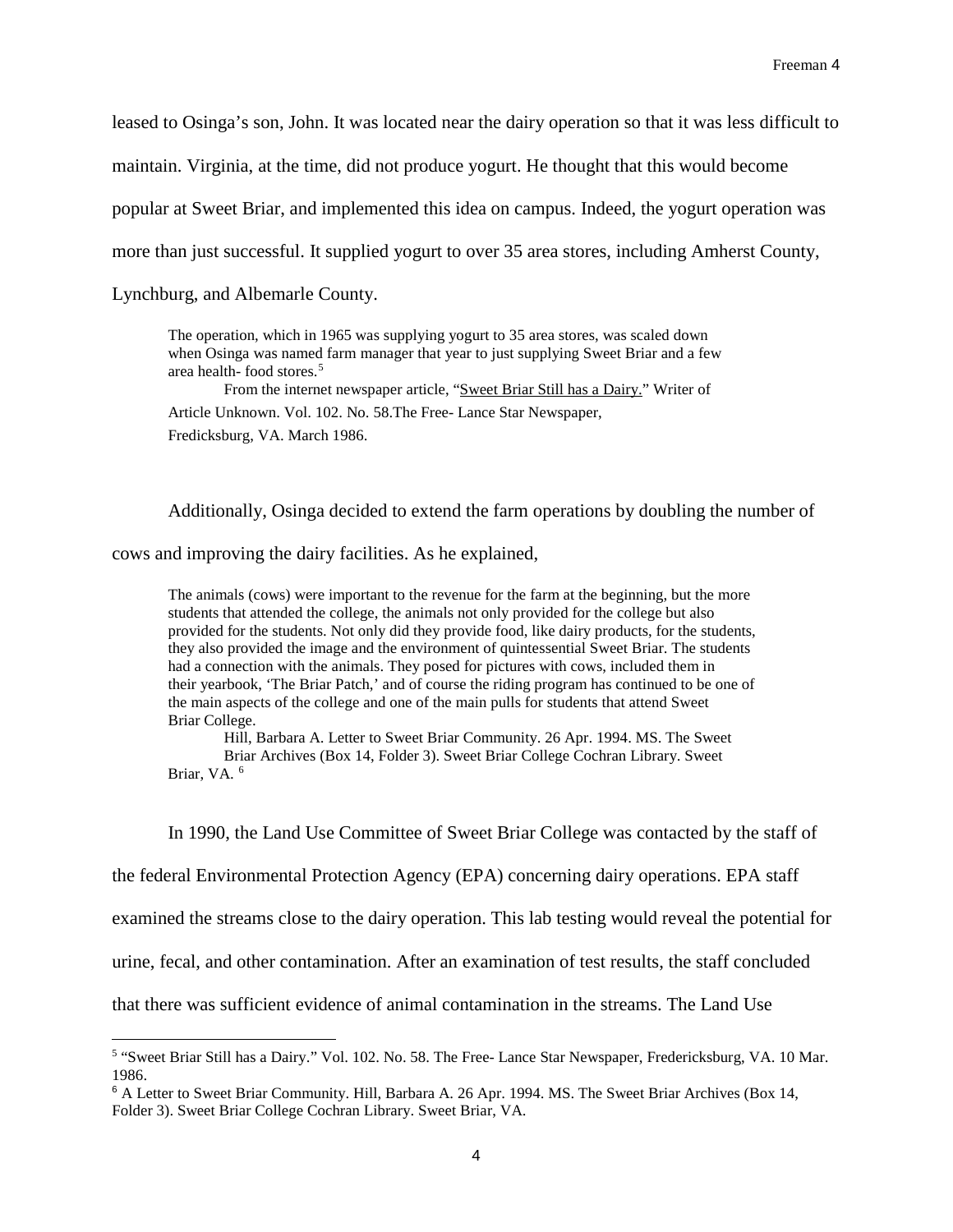Freeman 5

Committee members at Sweet Briar was shocked by this information. The EPA advised the committee members that they must act quickly and decide upon a solution before the situation become worse.

Among the Committee was Dr. Linda Fink, a noteworthy biology, ecology, and natural history professor who has taught at Sweet Briar for many years. When she was asked about her main concern regarding the dairy operation, she stated that it was the 'continuing threat that the location of the dairy farm imposed on the stream,' and added, 'the water pollution that had occurred previously due to irresponsible manure maintenance practices (Letter to Hill, B. Box 3, Folder 7).' She also stated that she was worried about the research of each option that was put forth. She did not believe that there was enough substantial research to prove any sustainable solution. She stated, "the requirements for a new location would be large pastures close enough to the milking barn in order for cows to be milked more than once a day, truck access to collect milk, close enough to a stream to cool milk, cleaning the milk parlor and water for cows."

The options disclosed during the Land Use Committee meeting were limited. They were either forced to move the dairy operation, or to close the dairy operation. By moving the dairy operation to a new location would have the potential of continuing the water pollution as stated by Dr. Fink. She also recommended to the Committee that the possibility of transitioning from dairy to breeding beef cattle could be a better option than moving a dairy operation without sufficient research. Dr. Fink stated, 'a new dairy should not be approved until a structurally sound location has been established (Letter to Hill, B. Box 3, Folder 10)."

In 1993, a biology student tested the stream of Williams Creek, the creek located directly near the dairy operation. She found that there was pollution within the water and the water levels

5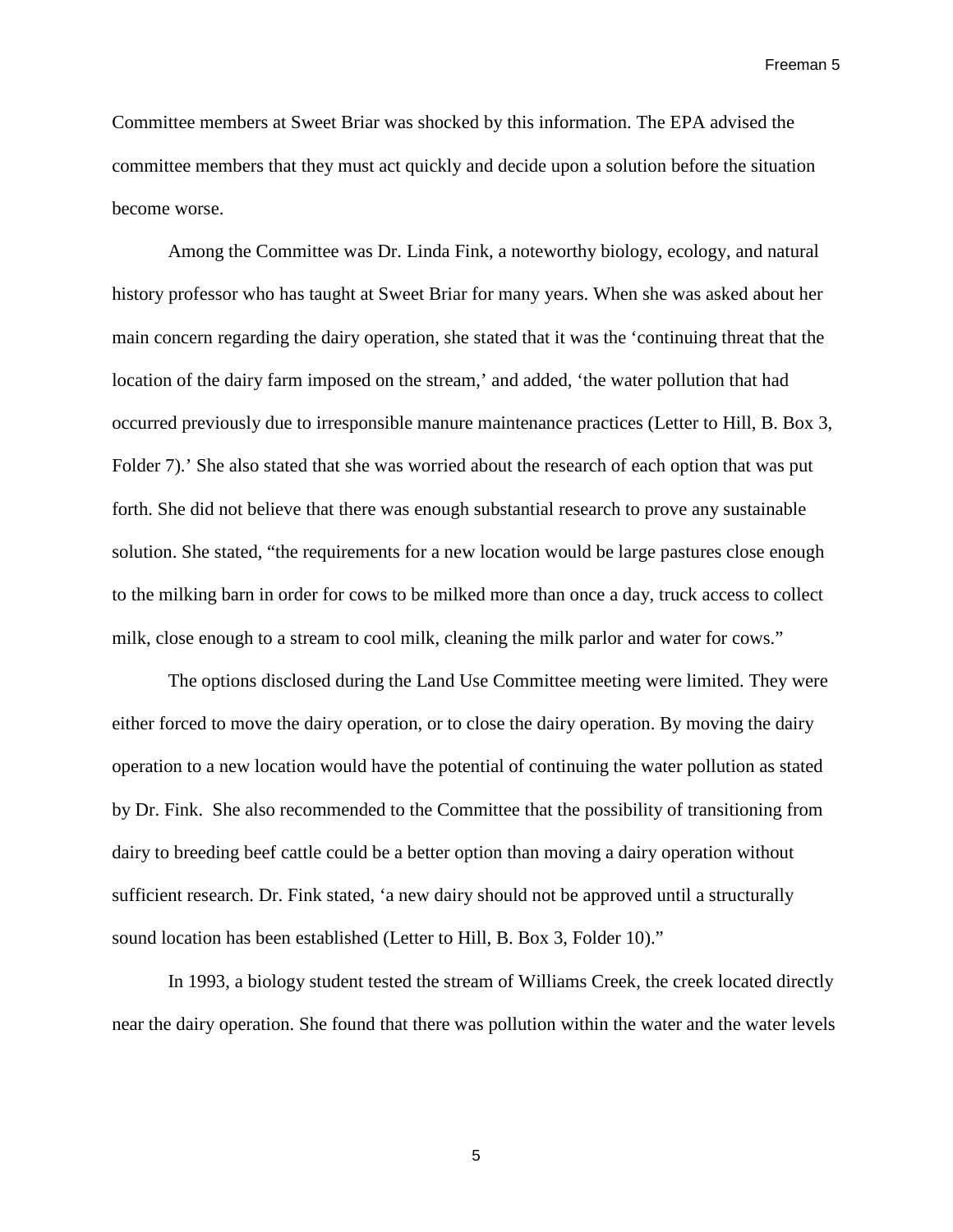were unsatisfactory to the Virginia State Water Quality (VSWQ) regulations. The levels

surpassed the standard water quality levels:

The acceptable limits of the geometric mean should not exceed 200 bacteria per 100ml water and a single sample should not exceed 1000 bacteria per 100 ml, yet in fact geometric mean levels were measured above 200 and there were levels of single sample bacteria that exceeded 1000.<sup>[7](#page-5-0)</sup>

> Letter to Barbara A. Hill. Fink, Linda. "Sweet Briar Streams are Affected by the Dairy." 2 Apr. 1994. MS. Sweet Briar Archives (Box 3, Folder 7). Sweet Briar College Cochran Library. Sweet Briar, VA.

During the early months of 1994, after extended deliberation and disputes about the

options, the dairy and yogurt operations at Sweet Briar College were closed. The herd of over

450 cows maintained by Jan Osinga were auctioned off for approximately \$300,000. The school

officials stated that auctioning the cows resulted from new environmental requirements presented

by the Environmental Protection Agency. It made the cost of maintaining, improving, and

operating the Sweet Briar dairy operations difficult.

 $\overline{a}$ 

In 1994, the College auctioned off 450 Holstein cows and the machinery that was used to produce the beloved milk, cream, and yogurt. The decision to close the dairy was based on new EPA regulations that required significant changes to the operation in order to prevent runoff from reaching nearby streams.<sup>[8](#page-5-1)</sup>

Letter to Tom Connors. Fink, Linda. "URGENT: Re Board Discussion of Sweet Briar Dairy. 18 Apr. 1994. MS. Sweet Briar Archives (Box 3, Folder 8). Sweet Briar College Cochran Library. Sweet Briar, VA.

Among the numerous members of the Sweet Briar family affected by this decision, the

most affected was the devoted farm manager who had managed it for nearly 40 years (1953-

1994), Jan Osinga. He said in his autobiography, 'My Story,' that the closure of the Sweet Briar

dairy and yogurt operation was one of the 'saddest days in his life.' He continued stating:

That almost killed me. It really did. That night of the auction. That night, I cried. I always thought it a missed opportunity that the academic part of Sweet Briar never took great advantage of incorporating the

<span id="page-5-0"></span><sup>7</sup> Letter to Barbara A. Hill. Fink, Linda. "Sweet Briar Streams are Affected by the Dairy." 2 Apr. 1994. Sweet Briar Archives (Box 3, Folder 7). Sweet Briar College Cochran Library. Sweet Briar, Va.<br><sup>8</sup> Letter to Tom Connors. Fink, Linda. "URGENT: Re Board Discussion of Sweet Briar Dairy. 18 Apr. 1994. Sweet

<span id="page-5-1"></span>Briar Archives (Box 3, Folder 8). Sweet Briar College Cochran Library. Sweet Briar, VA.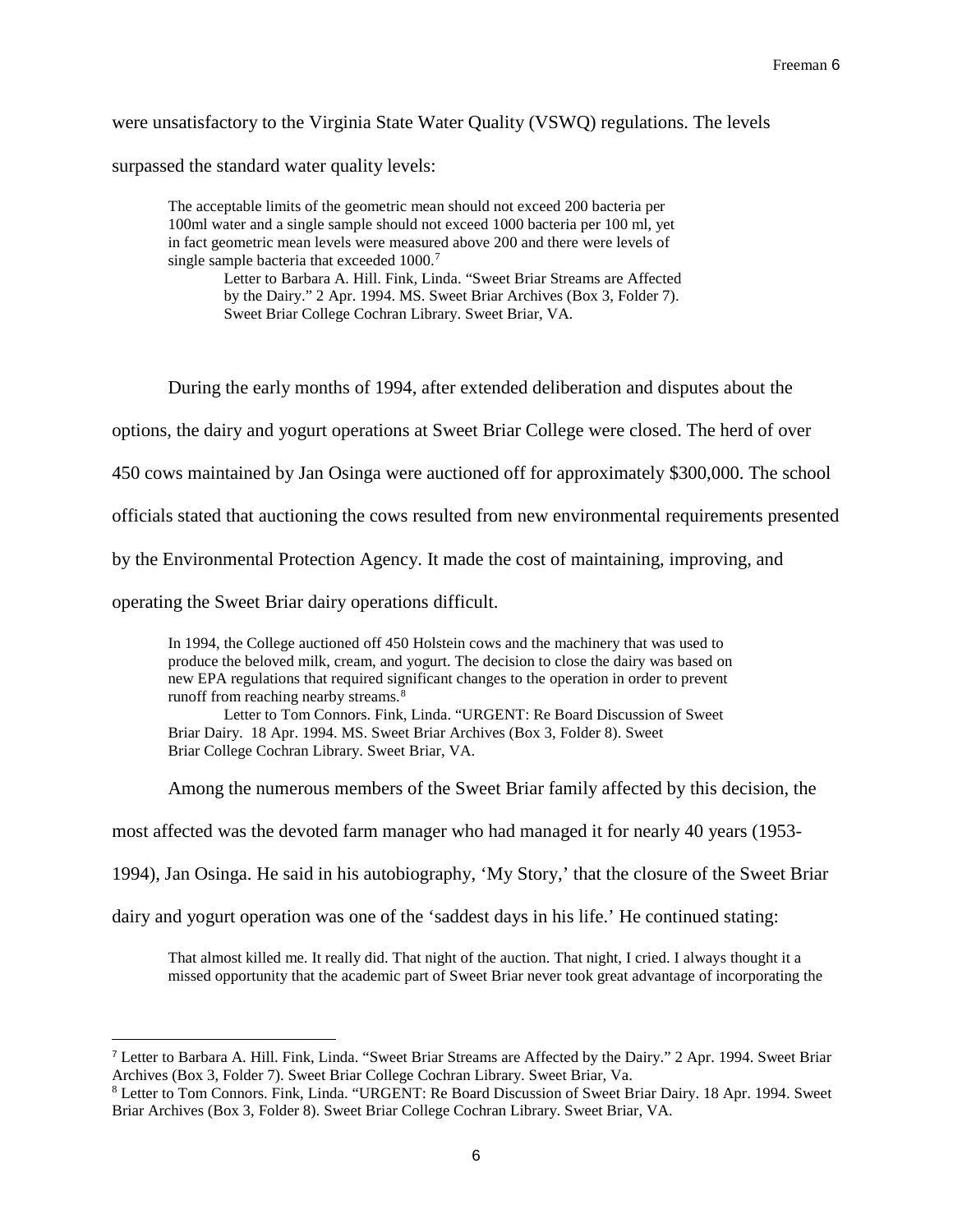farm and dairy in some way into their academic curriculum. If they had, perhaps the farm and dairy would still be operating, perhaps in a more reduced capacity. <sup>[9](#page-6-0)</sup>

From an article written in The News & Advance Newspaper, "For All It is Worth." Hodges, Kristin. Oct 21, 2008. Lynchburg, VA.

Although Sweet Briar College did not particularly use the dairy and land for study purposes, it did have a working farm from its inception, and hiring Osinga in the 1950s was a wise decision: he was an excellent manager who modernized, streamlined, and updated operations to make them more efficient and profitable.

If the Sweet Briar administration had continued the dairy operations, it would have provided an additional academic department, potential majors, and individual experience. Students would have had the opportunity to explore and advance agricultural interests by working on the farm or feeding the herds of cows that were owned by the college. Students in the biology and environmental fields would have had a chance to further scientific research with the presence of an operating farm.

In summary, Sweet Briar would have been able to advertise a unique asset: a farm with over 450 cows that provides milk, yogurt, and cream to students. By removing the dairy operation from the College, a shift in the development of its values, customs, and core principles was caused. Thus, college officials and students questioned the basis of the college, and examine what must be done in order for the college to continue its prominence and distinction throughout the nation. The farm and operation of the dairy contributed greatly to the culture and values of Sweet Briar College.

<span id="page-6-0"></span><sup>&</sup>lt;sup>9</sup> Hodges, Kristin. Article in the News & Advance Newspaper, "For All it Is Worth." Oct 21. 2008. Lynchburg, VA.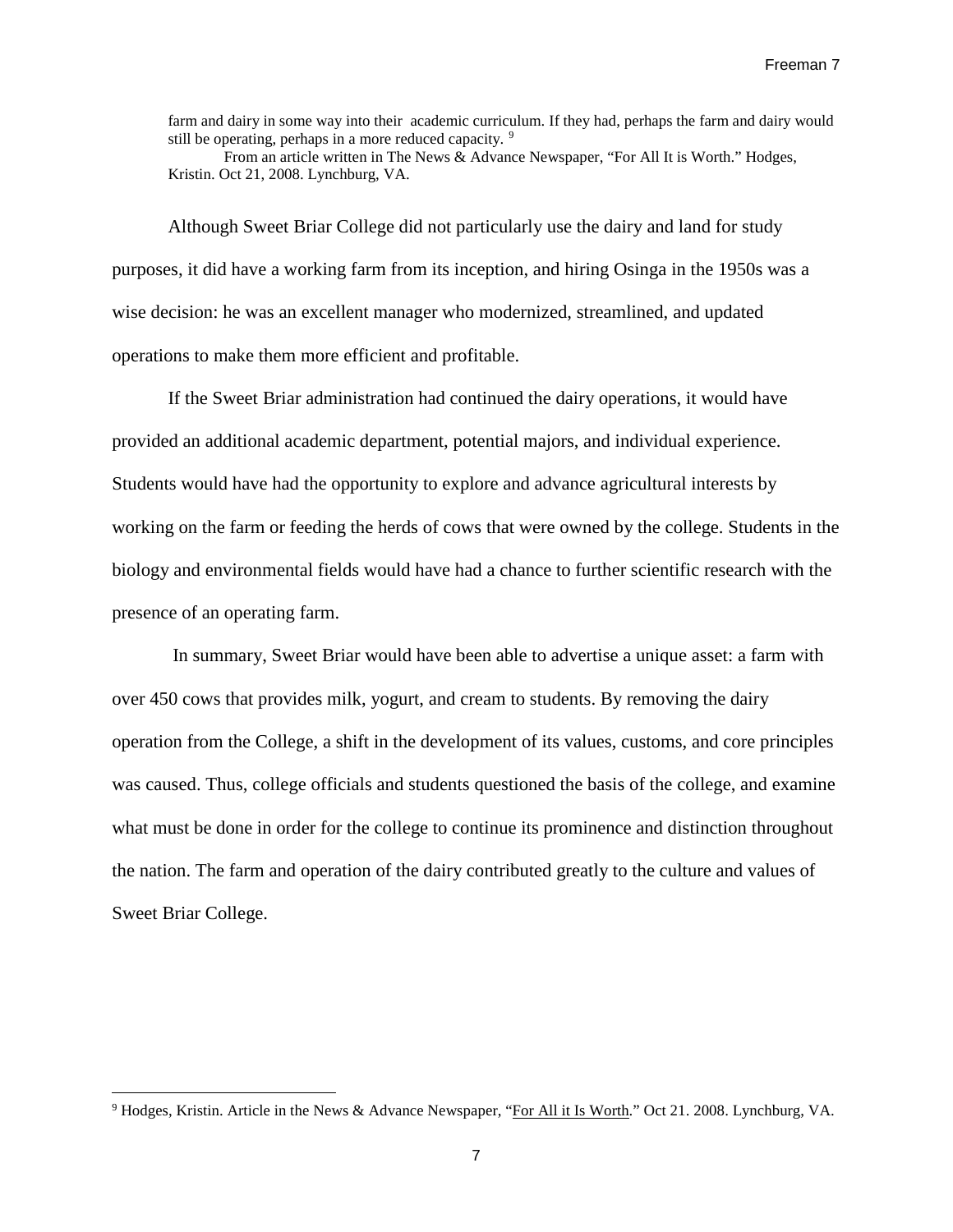## Works Cited

John Livingston, Portraits of Eminent Americans Now Living: With Biographical and Historical Memoirs of Their Lives and Actions. Vol. 3 (New York and London, 1853-1854), p. 17.

The Free- Lance Star Newspaper. "Sweet Briar Still has a Dairy." Writer of Article Unknown. Vol. 102. No. 58. The Free- Lance Star, Fredericksburg, VA. March 1986.